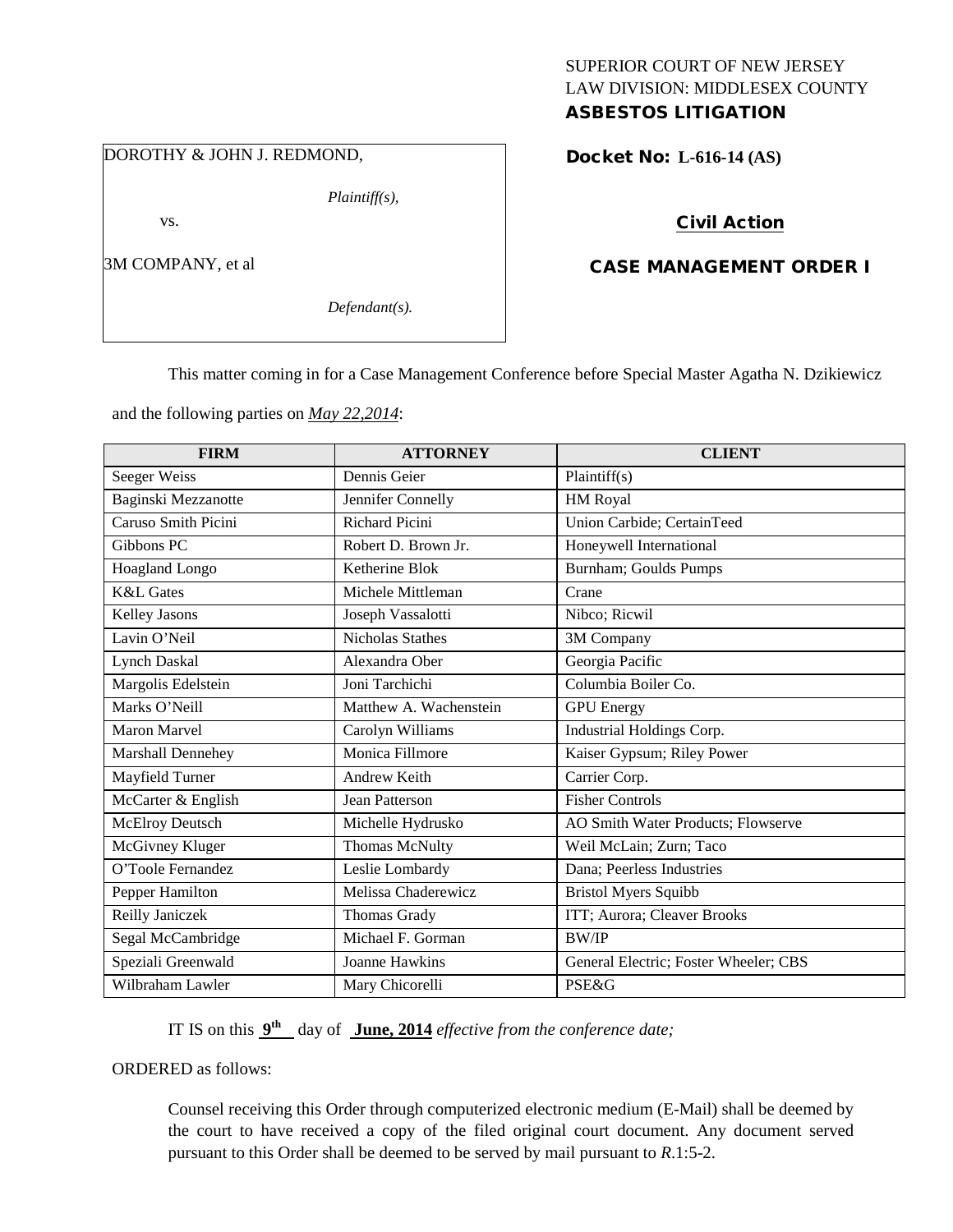Defense counsel shall notify plaintiffs' counsel within thirty (30) days of the date of this Order if their client was incorrectly named in the Complaint. Counsel may be barred from raising this defense at a later time for failure to comply.

#### **DISCOVERY**

| June 6, 2014       | Plaintiff shall serve answers to standard interrogatories, provide the information<br>required by paragraph VI.B.1.a. of the General Order, and shall advise<br>defendants whether the plaintiff is available for deposition and, if not, the reasons<br>therefore by this date. |  |  |
|--------------------|----------------------------------------------------------------------------------------------------------------------------------------------------------------------------------------------------------------------------------------------------------------------------------|--|--|
| June 13, 2014      | Defendants shall serve answers to standard interrogatories by this date.                                                                                                                                                                                                         |  |  |
| June 27, 2014      | Plaintiff shall propound supplemental interrogatories and document requests by<br>this date.                                                                                                                                                                                     |  |  |
| July 31, 2014      | Defendants shall serve answers to supplemental interrogatories and document<br>requests by this date.                                                                                                                                                                            |  |  |
| June 27, 2014      | Defendants shall propound supplemental interrogatories and document requests by<br>this date.                                                                                                                                                                                    |  |  |
| July 31, 2014      | Plaintiff shall serve answers to supplemental interrogatories and document requests<br>by this date.                                                                                                                                                                             |  |  |
| August 29, 2014    | Plaintiff depositions shall be concluded by this date. Plaintiff's counsel shall<br>contact the Special Master within one week of this deadline if plaintiff depositions<br>are not completed by this date.                                                                      |  |  |
| September 30, 2014 | Fact discovery, including depositions, shall be completed by this date. Plaintiff's<br>counsel shall contact the Special Master within one week of this deadline if all fact<br>discovery is not completed.                                                                      |  |  |
| September 30, 2014 | Depositions of corporate representatives shall be completed by this date.                                                                                                                                                                                                        |  |  |

#### **EARLY SETTLEMENT**

October 3, 2014 Settlement demands shall be served on all counsel and the Special Master by this date.

\_\_\_\_\_\_\_\_\_\_\_\_\_\_\_\_\_\_\_\_\_\_\_\_\_\_\_\_\_\_\_\_\_\_\_\_\_\_\_\_\_\_\_\_\_\_\_\_\_\_\_\_\_\_\_\_\_\_\_\_\_\_\_\_\_\_\_\_\_\_\_\_\_\_\_\_\_\_\_\_\_\_\_\_\_\_\_\_\_\_\_\_\_\_\_\_\_\_\_\_\_\_\_\_\_\_\_\_\_\_

#### **SUMMARY JUDGMENT MOTION PRACTICE**

- October 24, 2014 Summary judgment motions shall be filed no later than this date.
- November 21, 2014 Last return date for summary judgment motions.

#### **MEDICAL DEFENSE**

- June 6, 2014 Plaintiff shall serve executed medical authorizations by this date.
- July 18, 2014 Plaintiff shall serve medical expert reports by this date.